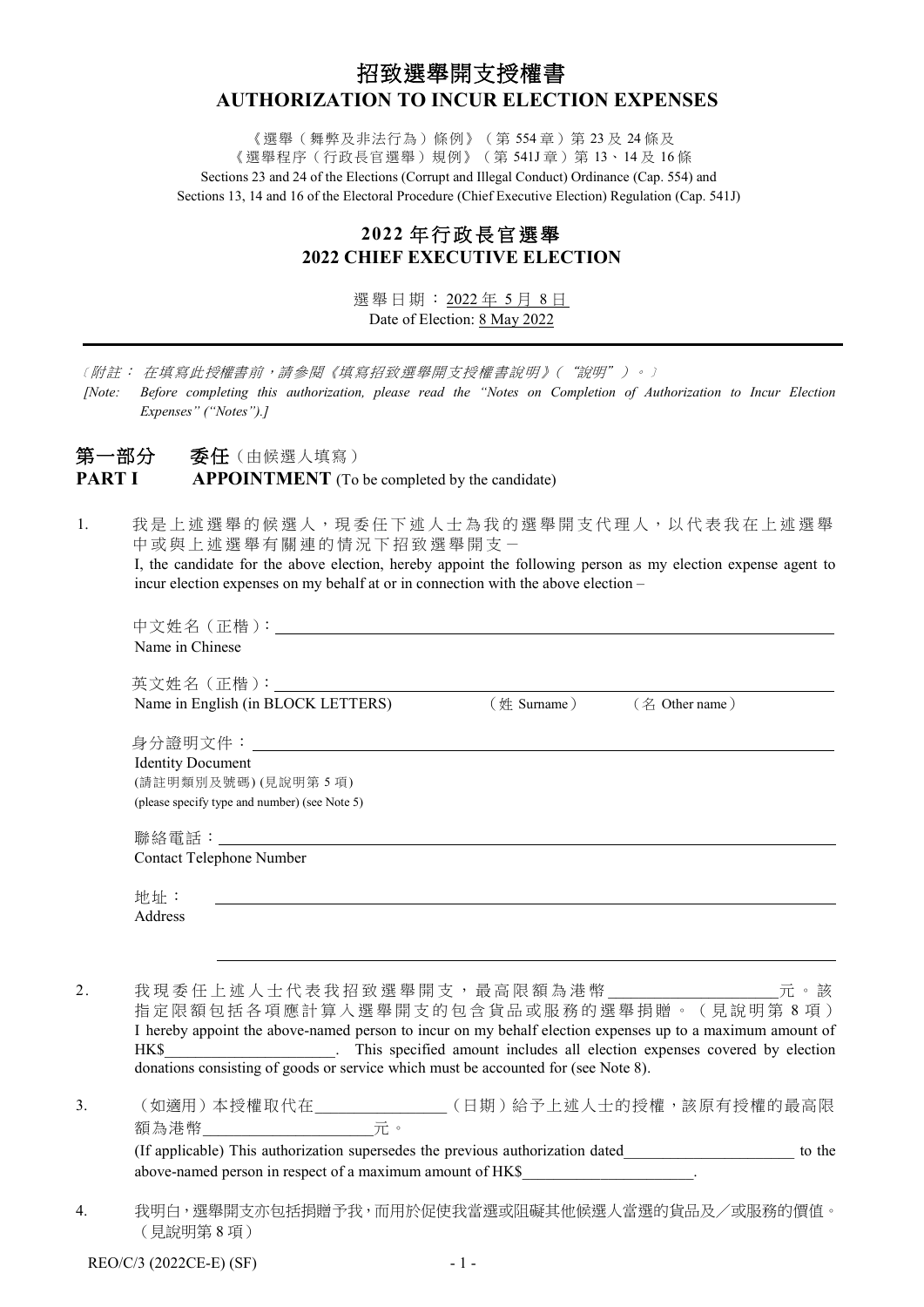I understand that the value of all donations to me, consisting of goods and/or services which are used for promoting the election of me or in prejudicing the election of other candidate(s), shall be included in my election expenses. (see Note 8)

5. 我明白,我須為我整體的選舉開支金額負責。倘若由我及/或我的選舉開支代理人所招 致的選舉開支總額超逾就行政長官選舉候選人所訂明的選舉開支最高限額,除非我能證 明任何超額開支並非因我疏忽,及未經我的同意,或該等開支超過授權書中所指明的限 額,否則我將會觸犯法例。

I understand that I shall be responsible for the overall amount of my election expenses. If the total amount of election expenses incurred by me and/or by my election expenses agent(s) exceeds the maximum amount of election expenses prescribed for a candidate standing for the Chief Executive election, I shall be liable for contravening the law, unless I can prove that the excess amount was incurred without negligence on my part and without my consent, or in excess of an amount specified in an authorization.

6. 我可隨時簽署指明格式的撤銷委任通知書(表格編號: REO/C/9 (2022CE-E) (SF))並送達選 舉主任,以撤銷此委任,但在相關撤銷委任通知書送達選舉主任前招致的獲授權選舉開 支,須計算在我的選舉開支總額內。

This appointment may be revoked by me at any time by signing and delivering to the Returning Officer a notice of revocation in the specified form (Form no.: REO/C/9 (2022CE-E) (SF)). However, election expenses incurred under or pursuant to this appointment before the relevant notice of revocation has been served on the Returning Officer shall be counted towards my total election expenses.

7. 我已將這份 授 權 書 的 副 本 交 予 上 述 擬委任作為我的選舉開支代理人的 人士。

I have provided a copy of this authorization to the person named above to be appointed as my election expense agent.

| Signature of Candidate                                                                     |                |                |
|--------------------------------------------------------------------------------------------|----------------|----------------|
| Name of Candidate (in BLOCK LETTERS)                                                       | $(\#$ Surname) | (名 Other name) |
| 候選人香港身分證號碼:________________________________<br>Hong Kong Identity Card Number of Candidate |                |                |
| Date                                                                                       |                |                |

## 第二部分 選舉開支代理人接受候選人委任的同意書(由接受授權招致選舉開支的人填寫) **PART II ACCEPTANCE OF CANDIDATE'S APPOINTMENT BY ELECTION EXPENSE AGENT** (To be completed by the person authorized to incur election expenses)

- 8. 我的個人資料已列於上述第1段,我現接受本授權書第一部分所述的候選人給予我之委任。 I, whose particulars are set out in paragraph 1 above, hereby accept the appointment given to me by the candidate described in PART I of this authorization.
- 9. (若本授權非用於取代第3段所述的原有授權,則本段不適用。) (This paragraph is not applicable where the present authorization is not meant to supersede an earlier authorization as filled in under paragraph 3.) 我 確 認 我 代表候選人已招致的選舉開支並未超逾上述第 2 段 及 第 3 段指定的限額。 I hereby confirm that I have not incurred election expenses on behalf of the candidate in excess of the amounts specified in paragraphs 2 and 3 above.
- 10. 我明白我代表候選人所招致的選舉開支不可超逾上述第2段指定的限額,否則,我將會 觸 犯 法 例 。 I understand that I must not incur election expenses on behalf of the candidate in excess of the amount as specified in paragraph 2 above. Otherwise, I shall be contravening the law.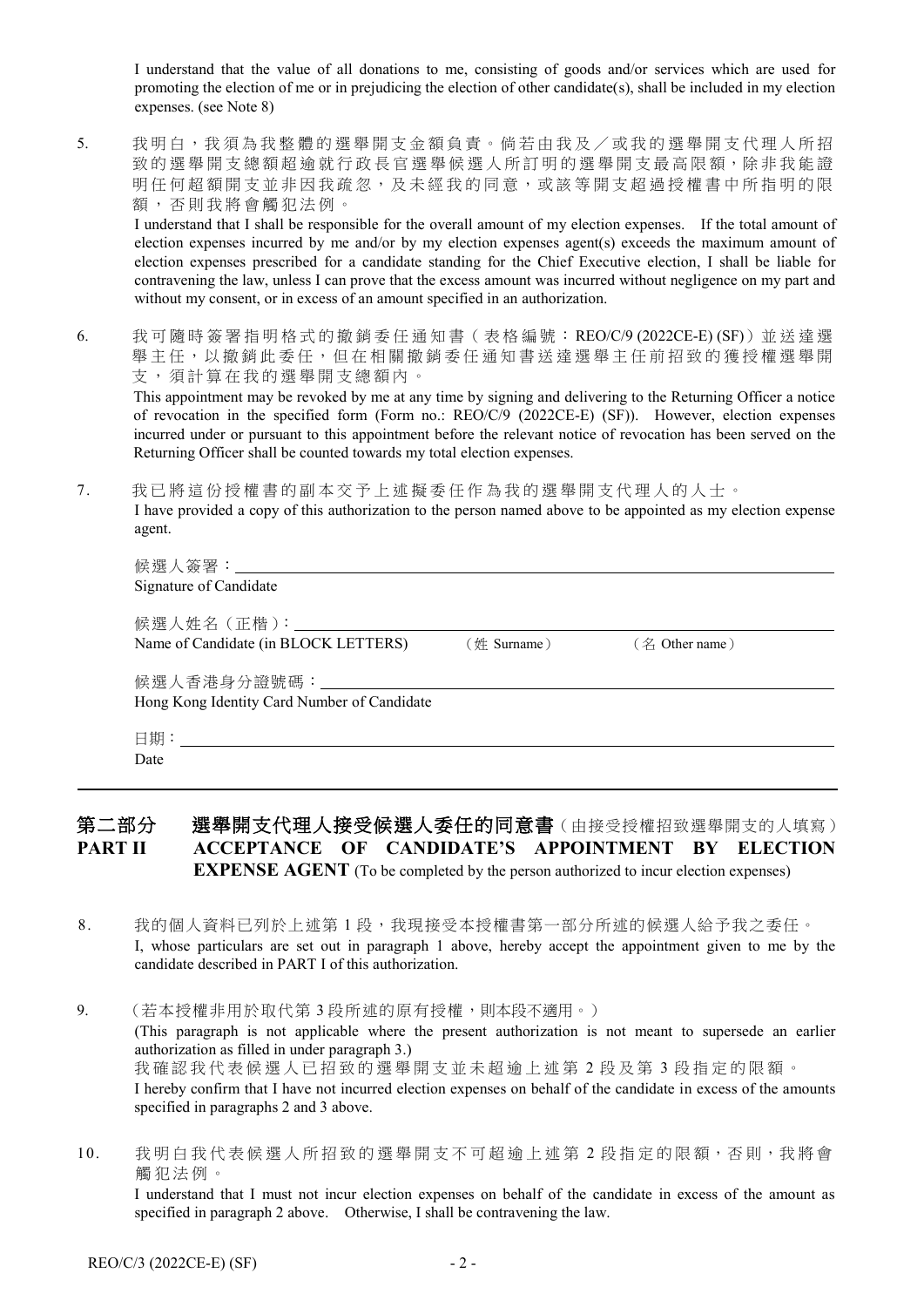- 11. 為了協助候選人 呈 交「 選 舉 開 支 及 接 受 選 舉 捐 贈 之 申 報 書 及 聲 明 書 」( 表 格 編 號:REO/C/1 (2022CE-E) (SF)), 我 須 就 我 代 表 候 選 人 招 致 的 所 有 選 舉 開 支 記 存 帳 目, 並 須 在 選 舉 結 束 後,在切實可行的情況下,盡快向候選人呈交-In order to assist the candidate in filing the "Return and Declaration of Election Expenses and Election Donations" (Form no.: REO/C/1 (2022CE-E) (SF)), I shall keep accounts of all election expenses incurred by me on behalf of the candidate and shall, as soon as practicable after the election, submit to the candidate –
	- (a) 一份詳細的開支申報表,並就每項 500元或以上的選舉開支附上發票及收據,作為 證 明 (為免生疑問,上述附上發票及收據的要求不適用於由包含貨品或服務的選舉 捐贈所完全抵付的選舉開支) ; a detailed statement of expenditure supported by invoices and receipts for each election expense of \$500 or above (for the avoidance of doubt, the above-mentioned requirement for invoices and receipts does not apply to election expenses fully met by election donations consisting of goods or services);
	- (b) 如某項選舉開支包括了捐贈予候選人而用於促使候選人當選或阻礙其他候選人當選的貨品 及/或服務的價值,一份列明該些貨品及服務的詳細資料(如描述及數量),捐贈日期及 其合理估值的申報書(見說明第8項); if any election expense includes the value of goods and/or services donated to the candidate and which are used for promoting the election of the candidate or prejudicing the election of other candidate(s), a statement showing the full details (such as descriptions and quantities), date of donation and assessed reasonable value of the goods and services (see Note 8);
	- (c) 如(b)段所指的某項或某些來自同一捐贈者的捐贈價值為 1,000 元以上,附上候選人發給捐贈 者載有該捐贈者姓名或名稱、地址及該項捐贈詳情的「劃一格式選舉捐贈收據」(表格編 號: REO/C/2 (2022CE-E) (SDF))副本。 if the value of a donation(s) referred to in (b) from the same donor exceeds \$1,000, a copy of "Standard

Receipt for Election Donations" (Form no.: REO/C/2 (2022CE-E) (SDF)) issued by the candidate to the donor specifying the name and address of the donor and giving particulars of the donation concerned.

接受委任招致選舉開支的人的簽署: Signature of the Person Appointed to Incur Election Expenses

| Name in Chinese                               |                                    |                            |  |
|-----------------------------------------------|------------------------------------|----------------------------|--|
|                                               |                                    |                            |  |
|                                               | 英文姓名 (正楷):_____________            |                            |  |
|                                               | Name in English (in BLOCK LETTERS) | (姓 Surname) (名 Other name) |  |
|                                               |                                    |                            |  |
|                                               | 身分證明文件:______________________      |                            |  |
| <b>Identity Document</b>                      |                                    |                            |  |
| (請註明類別及號碼)(見說明第5項)                            |                                    |                            |  |
| (please specify type and number) (see Note 5) |                                    |                            |  |
|                                               |                                    |                            |  |
|                                               |                                    |                            |  |
| Contact Telephone Number                      |                                    |                            |  |
|                                               |                                    |                            |  |
| 地址:<br>Address                                |                                    |                            |  |
|                                               |                                    |                            |  |
|                                               |                                    |                            |  |
|                                               |                                    |                            |  |
|                                               |                                    |                            |  |
| 日期:_________                                  |                                    |                            |  |
| Date                                          |                                    |                            |  |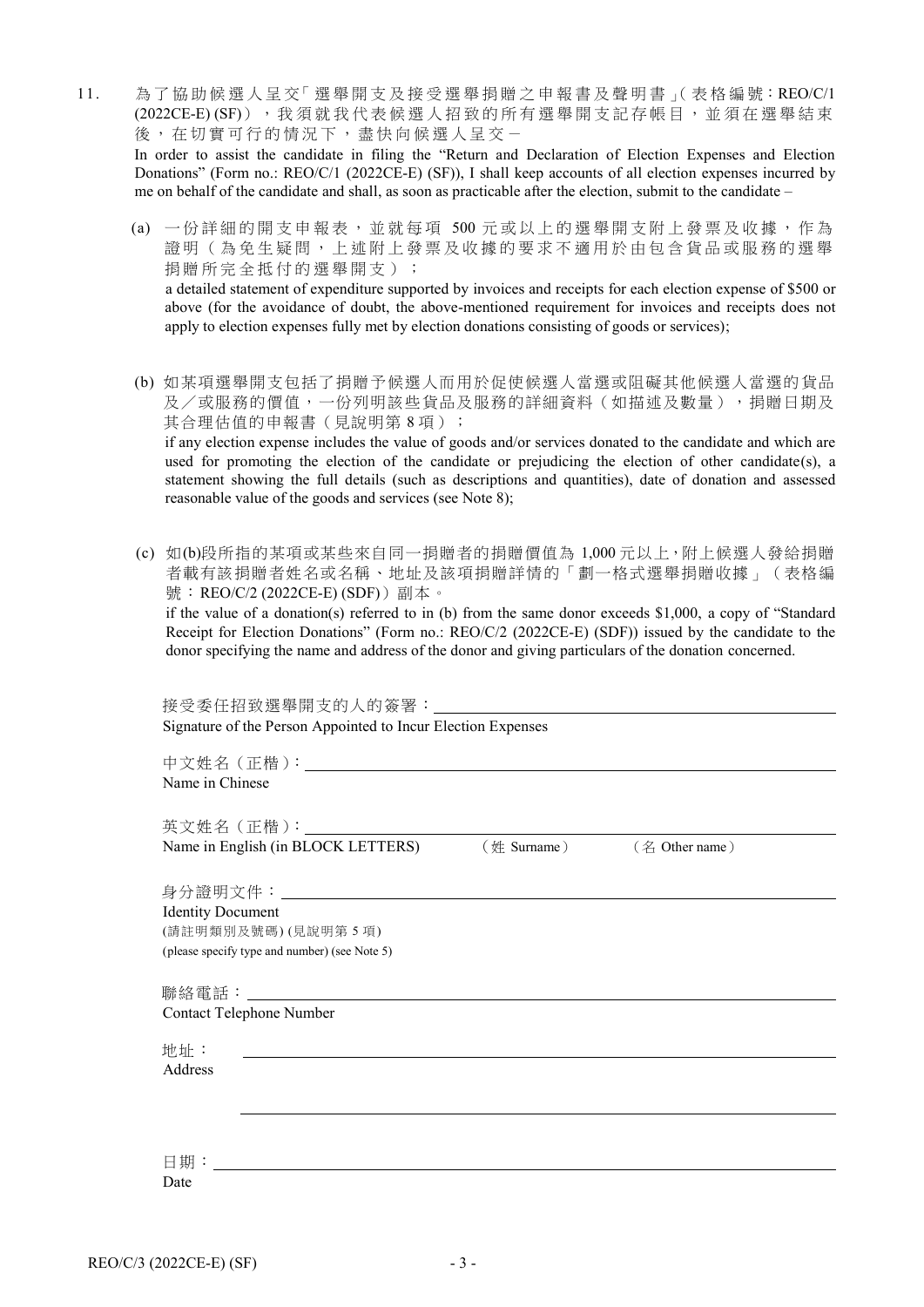| 第三部分<br><b>PART III</b> |                                                                                                                                         |  | 見證 (由見證人填寫)                                                         | <b>ATTESTATION</b> (To be completed by a witness) |                      |                |  |
|-------------------------|-----------------------------------------------------------------------------------------------------------------------------------------|--|---------------------------------------------------------------------|---------------------------------------------------|----------------------|----------------|--|
| 12.                     | 我聲明本表格第一部分及第二部分是於我見證下填寫及簽署。<br>I hereby declare that PART I and PART II of this authorization were completed and signed in my presence. |  |                                                                     |                                                   |                      |                |  |
| 13.                     | 我的個人資料如下一                                                                                                                               |  | My particulars are as follows -                                     |                                                   |                      |                |  |
|                         | Name in Chinese                                                                                                                         |  |                                                                     |                                                   |                      |                |  |
|                         |                                                                                                                                         |  | Name in English (in BLOCK LETTERS)                                  |                                                   | $(\#$ Surname)       | (名 Other name) |  |
|                         | <b>Identity Document</b>                                                                                                                |  | (請註明類別及號碼)(見說明第5項)<br>(please specify type and number) (see Note 5) |                                                   |                      |                |  |
|                         | 地址:<br>Address                                                                                                                          |  |                                                                     |                                                   |                      |                |  |
|                         | Date                                                                                                                                    |  |                                                                     |                                                   | Signature of Witness |                |  |
|                         |                                                                                                                                         |  |                                                                     |                                                   |                      |                |  |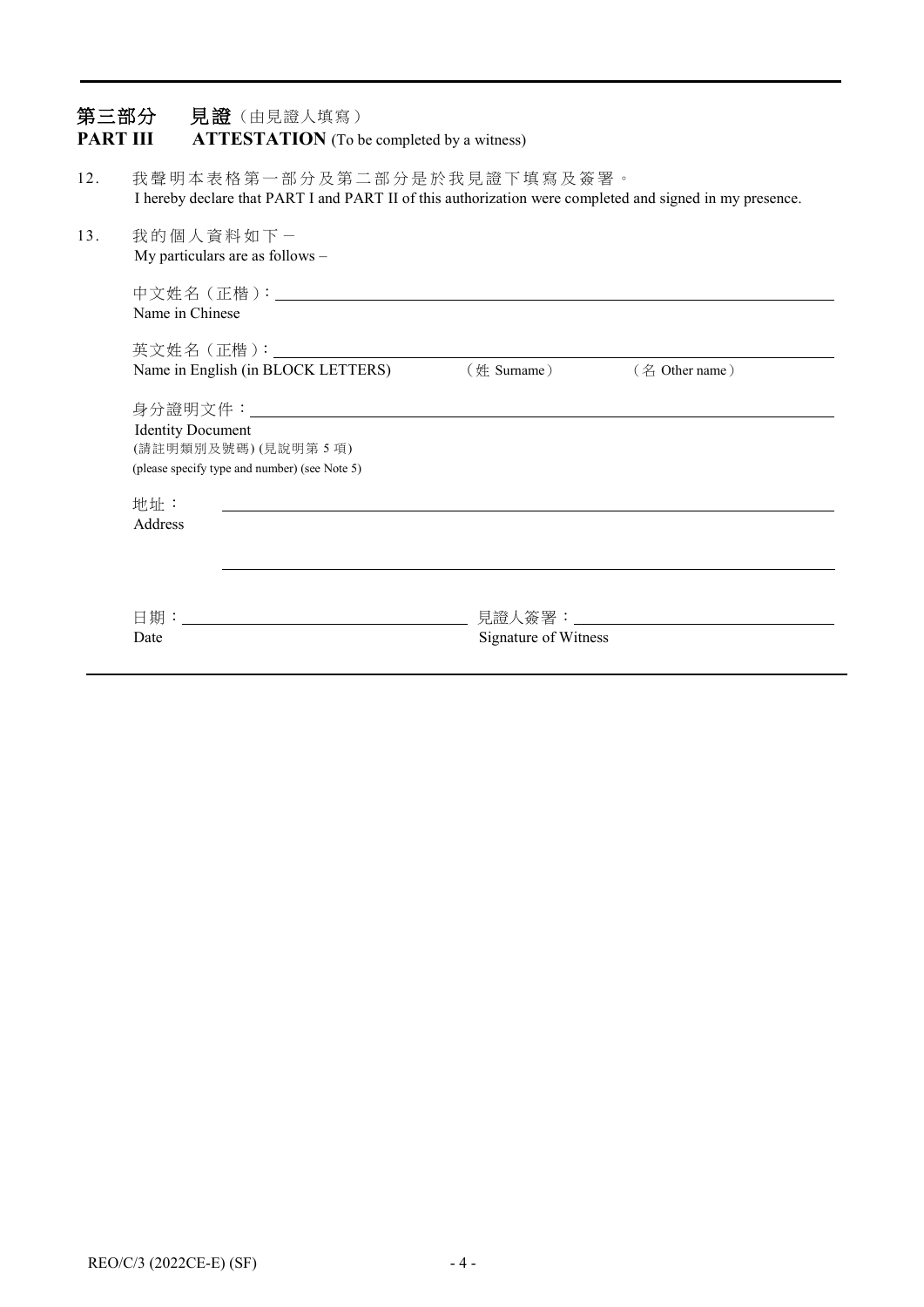# 填寫招致選舉開支授權書說明 **Notes on Completion of Authorization to Incur Election Expenses**

1. 此授權書內提及的選舉是指根據《行政長官選舉條例》(第569章)第23或 24條進行的投 票。就有競逐的選舉而言,選舉日期是指首三輪投票的日期。根據《選舉程序(行政長官 選舉)規例》(第541J章)第17(3)條,在有競逐的選舉中,如須進行第四輪或其後任何一 輪投票,便會於翌日進行,如有需要,則須日復一日地進行,直至有候選人當選為止。此 授權書適用於任何一輪投票 。

The election referred to in this authorization is for a poll conducted under section 23 or 24 of the Chief Executive Election Ordinance (Cap. 569). For a contested election, the date of election is for the first three rounds of voting. In accordance with section 17(3) of the Electoral Procedure (Chief Executive Election) Regulation (Cap. 541J), if in a contested election the voting has to proceed to the fourth or any subsequent round, it will be held on the following day and, if necessary, day after day thereafter until a candidate is returned. This authorization is applicable to any round of voting.

2. 此 授 權 書 可 供 候 選 人 用 作 委 任 選 舉 開 支 代 理 人 代 候 選 人 招 致 選 舉 開 支 或 更 改 所 授 權 招 致 的選舉開支金額。第一部分應由候選人填妥(包括獲授權招致選舉開支的人的姓名、身分 證明文件類別及號碼及地址)及簽署。第二部分應由獲授權招致選舉開支的人填妥及簽 署。第三部分則應由一位見證人填妥及簽署。一份授權書只能用作委任一位人士。除非候 選人以指明表格明文另作示明, 有關授權須當作是為是次選舉(不論投票是在預定日期進 行或遭押後 至較後日期 進行) 而作出。

Candidate should use this authorization to appoint an election expense agent to incur election expenses on behalf of the candidate or to adjust the amount of authorized election expenses to be incurred. PART I should be completed (with name, identity document type and number and address of the person authorized to incur election expenses) and signed by candidate. PART II should be completed and signed by the person authorized to incur election expenses. PART III should be completed and signed by a witness. Each authorization form can only be used to appoint one person. The relevant authorization is to be regarded as being made for this election (regardless of whether the poll is to be conducted on the scheduled date or is postponed or adjourned to a later date), unless the candidate expressly indicates otherwise in the specified form.

3. 只有候選人或候選人預先以書面授權的人方可招致任何選舉開支。獲如此授權的人又稱為 選舉開支代理人。候選人可委任一人或多於一人代其招致選舉開支。「選舉開支」就某項 選舉的候選人而言,指在選舉期間內或相關內或在選舉期間後,由該候選人或由他 人代該候選人為促使該候選人當選,或為阻礙另一候選人當選,而招致或將招致的開支, 並包括包含貨品及服務而用於上述用途的選舉捐贈的價值。只有年滿 18 歲的人士可獲如 此 授 權 。候選人 不 應 委 任 任 何 選舉主任、助理選舉主任 , 或任何已獲總選舉事務主任委任 協助進行投票或點票的人士為其選舉開支代理人。

Only candidate or person(s) with candidate's prior authorization in writing may incur election expenses. A person so authorized is also known as an election expense agent. Candidate may appoint one or more persons to incur election expenses on his/her behalf. "Election expenses", in relation to a candidate at an election, means expenses incurred or to be incurred, before, during or after the election period, by or on behalf of the candidate for the purpose of promoting the election of the candidate; or prejudicing the election of another candidate, and includes the value of election donations consisting of goods and services used for that purpose. Only a person who has attained the age of 18 years can be so authorized. Candidate should not appoint any Returning Officer, Assistant Returning Officer, or any person already appointed by the Chief Electoral Officer to assist at the poll or the count as his/her election expense agent.

4. 根據《選舉(舞弊及非法行為)條例》(第 554章)第 23(1)條的規定,任何人士如未事前 獲得候選人書面授權,皆不可招致選舉開支。根據《選舉開支最高限額(行政長官選舉) 規例》(第 554A 章)第 2條,候選人必須確保他/她授權的選舉開支總額不會超出 17,600,000 元 。

According to section 23(1) of the Elections (Corrupt and Illegal Conduct) Ordinance (Cap. 554), no election expenses shall be incurred by any person unless he/she is so authorized by the candidate in writing beforehand. According to section 2 of the Maximum Amount of Election Expenses (Chief Executive Election) Regulation (Cap. 554A), a candidate must ensure that the total authorized amount of election expenses will not exceed \$17,600,000.

5. 任何年滿 18 歲並持有身分證明文件的人士均可擔任選舉開支代理人或見證人。根據《選舉 程序(行政長官選舉)規例》(第541J章)第2條, "身分證明文件"指一 Any person holding an identity document and aged 18 years or over can be an election expense agent or a witness. According to section 2 of the Electoral Procedure (Chief Executive Election) Regulation (Cap. 541J), "identity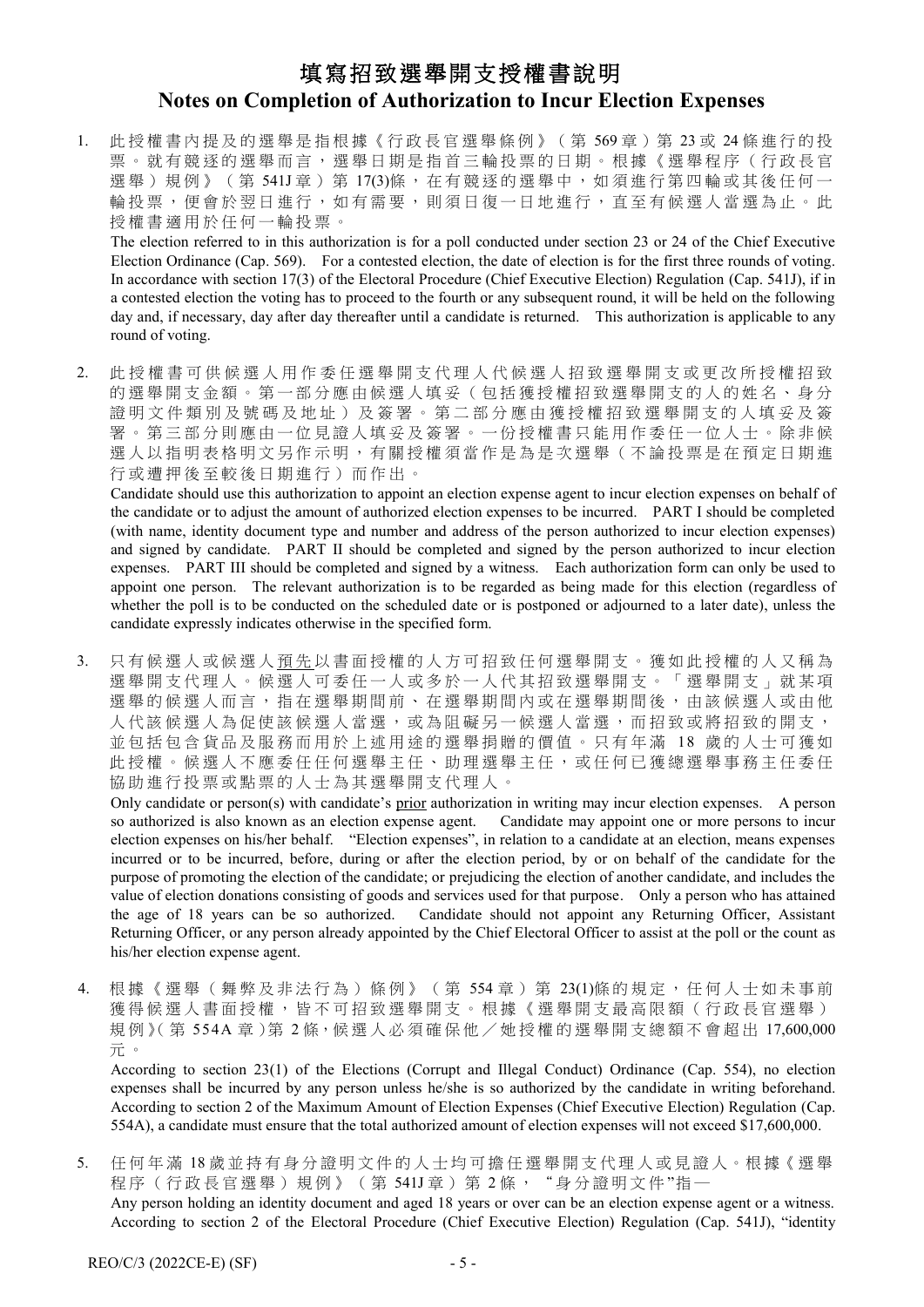- (a) 身分證; an identity card;
- (b) 《人事登記條例》(第177章)第1A(1)條所指的人事登記處處長向某人發出的文件,而 該文件證明該人根據《人事登記規例》(第177A章)第25條獲豁免,無須根據該條例登記; 或

a document issued by the Commissioner of Registration (within the meaning of section 1A(1) of the Registration of Persons Ordinance (Cap. 177)) to a person certifying that the person is exempt, under regulation 25 of the Registration of Persons Regulations (Cap. 177A), from being required to register under that Ordinance; or

- (c) 向某人發出並獲選舉主任接受為該人的身分證明的任何其他文件。 any other document issued to a person which is acceptable to the Returning Officer as proof of the person's identity.
- 6. 填妥的授權書,須藉專人送遞、郵遞、電子郵件或圖文傳真方式交付予選舉主任或(如尚 未 委 任 選 舉 主 任 ) 總 選 舉 事 務 主 任 。 候 選 人 亦 應 將 授 權 書 的 副 本 交 予 有 關 選 舉 開 支 代 理 人 。 代 理 人 的 委 任 , 在 選 舉 主 任 或 總 選 舉 事 務 主 任 (視 屬 何 情 況 而 定 )接 獲 委 任 通 知 後 始 生 效。根據《選舉(舞弊及非法行為)條例》(第 554章)第 23(7)條,除非授權書在有關的 選舉期間結束前被撤銷,否則該等授權書持續有效,直至有關的選舉期間結束為止。根據 該條例第 2(1)條,「選舉期間」指由選舉提名日起,至選舉投票日止的期間。

The duly completed authorization shall be delivered by hand, by post, by electronic mail, or by facsimile transmission to the Returning Officer or (if the Returning Officer has not yet been appointed) the Chief Electoral Officer. Candidate should also send a copy of the authorization to the election expense agent concerned. The appointment of an agent is not effective until the notice of appointment is received by the Returning Officer or the Chief Electoral Officer, as the case may be. According to section 23(7) of the Elections (Corrupt and Illegal Conduct) Ordinance (Cap. 554), the authorization remains in force until the end of the relevant election period unless it is revoked earlier. According to section 2(1) of that Ordinance, "election period" means the period beginning with the nomination day for the election and ending with the polling day for the election.

- 7. 根 據 《 選 舉 程 序 ( 行 政 長 官 選 舉 ) 規 例 》 ( 第 541J 章 ) 第 14(9)條 , 選 舉 主 任 會 在切實可行 範圍內盡快將送達予他/她的每份授權書的副本供公眾查閱。 According to section 14(9) of the Electoral Procedure (Chief Executive Election) Regulation (Cap. 541J), a copy of the authorization will be made available for public inspection as soon as practicable after it is delivered to the Returning Officer.
- 8. 如 一 項 開 支 是 由 一 項 包 含 貨 品 或 服 務 的 捐 贈 所 抵 付 , 則 須 為 該 項 捐 贈 作 出 公 平 及 合 理 估 值,並計算在獲授權招致的選舉開支內。例如候選人或選舉開支代理人安排印刷商免費供 應紙張及印刷傳單,則須以該印刷商就該項捐贈(例如紙張及印刷)的通常收費為估值基 礎。選舉開支代理人須把該等捐贈視為選舉開支記存帳目,如該等捐贈價值為 1,000 元以 上,並須附上候選人發給捐贈者載有該捐贈者姓名或名稱、地址及該項捐贈詳情的「劃一 格式選舉捐贈收據」(表格編號: REO/C/2 (2022CE-E) (SDF))副本。

If an item of expense is met by a donation consisting of goods or a service, a fair and reasonable assessment of the value of the donation should be made and counted as part of the election expenses authorized to be incurred. For example, if a candidate or an election expense agent arranges a printing company to provide papers and print leaflets free of charge, the normal price charged by that printing company for that donation (such as papers and printing) should be adopted as the basis of assessment. Such donation should be regarded as an election expense and should be accounted for by the election expense agent, and in the case of a donation more than \$1,000 in value, evidenced by a copy of "Standard Receipt for Election Donations", (Form no.: REO/C/2 (2022CE-E) (SDF)) issued by the candidate to the donor specifying the name and address of the donor and giving the particulars of the donation concerned.

9. 為了協助候選人呈交「選舉開支及接受選舉捐贈之申報書及聲明書」(表格編號: REO/C/1 (2022CE-E) (SF)), 選舉開支代理人須就其代表候選人招致的所有選舉開支記存帳目,並須 在選舉後,在切實可行的情況下,盡快向候選人呈交-In order to assist candidate in filing the "Return and Declaration of Election Expenses and Election Donations" (Form no.: REO/C/1 (2022CE-E) (SF)), the election expense agent(s) should keep accounts of all election expenses incurred by him/her/them on behalf of the candidate and as soon as practicable after the election submit to the candidate –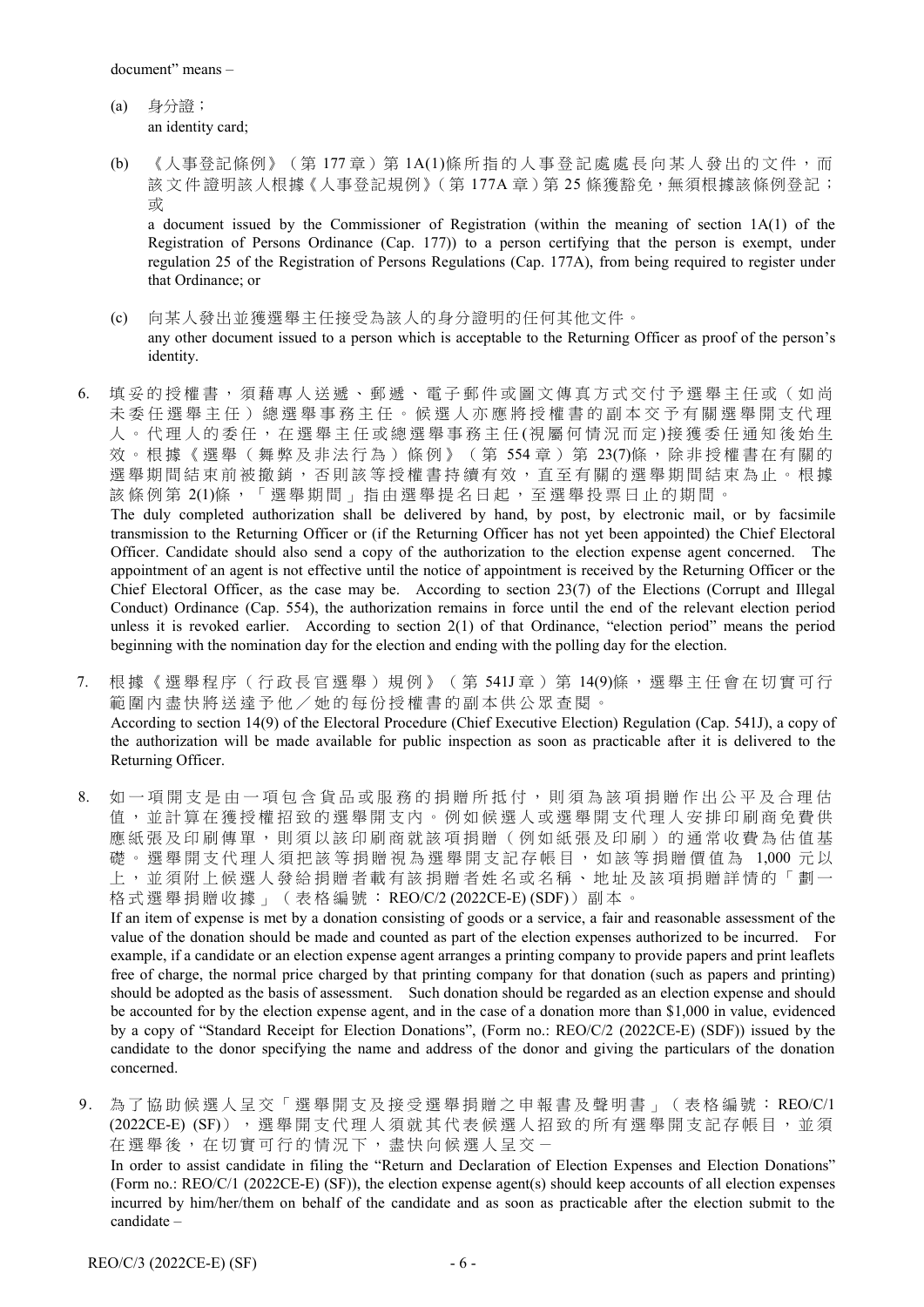(a) 一份詳細的開支申報表,並就每項 500 元 或 以 上 的 選 舉 開 支 附 上 發 票 及 收 據,作 為 證 明(為免生疑問,此要求不適用於由包含貨品或服務的選舉捐贈所完全抵付的選舉開 支);

a detailed statement of expenditure supported by invoices and receipts for each election expense of \$500 or above (for the avoidance of doubt, this requirement does not apply to election expenses fully met by election donations consisting of goods or services);

- (b) 如 某 項 選 舉 開 支 包 括 了 捐 贈 予 候 選 人 而 用 於 促 使 候 選 人 當 選 或 阻 礙 其 他 候選人當選 的貨品及/或服務的價值,一份列明該些貨品及服務合理估值的詳細資料(如描述及 數量),捐贈日期及其合理估值的申報書; if any election expense includes the value of goods and/or services donated to the candidate which are used for promoting the election of the candidate or prejudicing the election of other candidate(s), a statement showing the full details (such as descriptions and quantities), date of donation and assessed reasonable value of the goods and services;
- (c) 如 (b)段所指的某項或某些來自同一捐贈者的捐贈價值為 1,000 元 以 上 , 附 上 候 選人發 給捐贈者載有該捐贈者姓名或名稱、地址及該項捐贈詳情的「劃一格式選舉捐贈收據」 (表格編號: REO/C/2 (2022CE-E) (SDF))副本。 if the value of a donation or donations referred to in (b) from the same donor exceeds \$1,000, a copy of "Standard Receipt for Election Donations" (Form no.: REO/C/2 (2022CE-E) (SDF)) issued by the candidate to the donor specifying the name and address of the donor and giving the particulars of the donation(s) concerned.
- 10. 候 選人必須在《選舉(舞弊及非法行為)條例》(第 554 章)第 37 條 規 定 的 法 定 限期屆滿 之 前,將 填 妥 的「 選 舉 開 支 及 接 受 選 舉 捐 贈 之 申 報 書 及 聲 明 書 」(表 格 編 號:REO/C/1 (2022CE-E) (SF))提交總選舉事務主任(地址:九龍觀塘觀塘道 392 號創紀之城 6 期 23 樓 2301-03 室)。 Candidate must lodge the duly completed "Return and Declaration of Election Expenses and Election Donations" (Form no.: REO/C/1 (2022CE-E) (SF)) with the Chief Electoral Officer (Address: Unit 2301-03, 23/F, Millennium City 6, 392 Kwun Tong Road, Kwun Tong, Kowloon) by the statutory deadline as required under section 37 of the Elections (Corrupt and Illegal Conduct) Ordinance (Cap. 554).
- 11. 候 選 人 在 填 寫 此 授 權 書 時 如 有 任 何 問 題 , 請 在 辦 公 時 間 內 致 電 選 舉 事 務 處 的 查 詢 熱 線 2891 1001。

If candidate has any questions in completing this authorization, please call the Enquiry Hotline of the Registration and Electoral Office at 2891 1001 during office hours.

12. 請 注 意下列有關在此授權書提供個人資料的說明-

Please note the following with regard to the personal data supplied in connection with this authorization –

(a) 資料用途

就此授權書提供的個人及其他有關的資料,會供選舉管理委員會、選舉事務處、選舉 主任及有關的 政府部門用於與選舉有關的用途。

#### **Purpose of Collection**

The personal data and other related information supplied in connection with this authorization will be used by the Electoral Affairs Commission, the Registration and Electoral Office, the Returning Officer and other related government departments for election-related purposes.

#### (b) 資料轉介

此授權書的副本將根據《選舉程序(行政長官選舉)規例》(第541J章)提供給公眾 查閱,直至候選人提交的選舉申報書的副本根據《選舉(舞弊及非法行為)條例》(第 554 章)第 41 條可供查閱的期間完結為止。在展示前,此授權書內所有身分證明文 件號碼、聯絡電話及地址將會被遮蓋。就此授權書內提供的個人及其他有關資料亦可 能會提供予其他獲授權的部門或人士,包括但不限於法院,用於與選舉有關的用途。

### **Transfer of Information**

A copy of this authorization will be made available for public inspection in accordance with the Electoral Procedure (Chief Executive Election) Regulation (Cap. 541J), until the end of the period for which the copies of election returns lodged by the candidates are available for inspection pursuant to section 41 of the Elections (Corrupt and Illegal Conduct) Ordinance (Cap. 554). All identity document numbers, contact telephone numbers and addresses provided in this authorization will be covered before display. The personal data and other related information supplied in connection with this authorization may also be provided to other authorized departments or persons, including but not limited to the law courts for